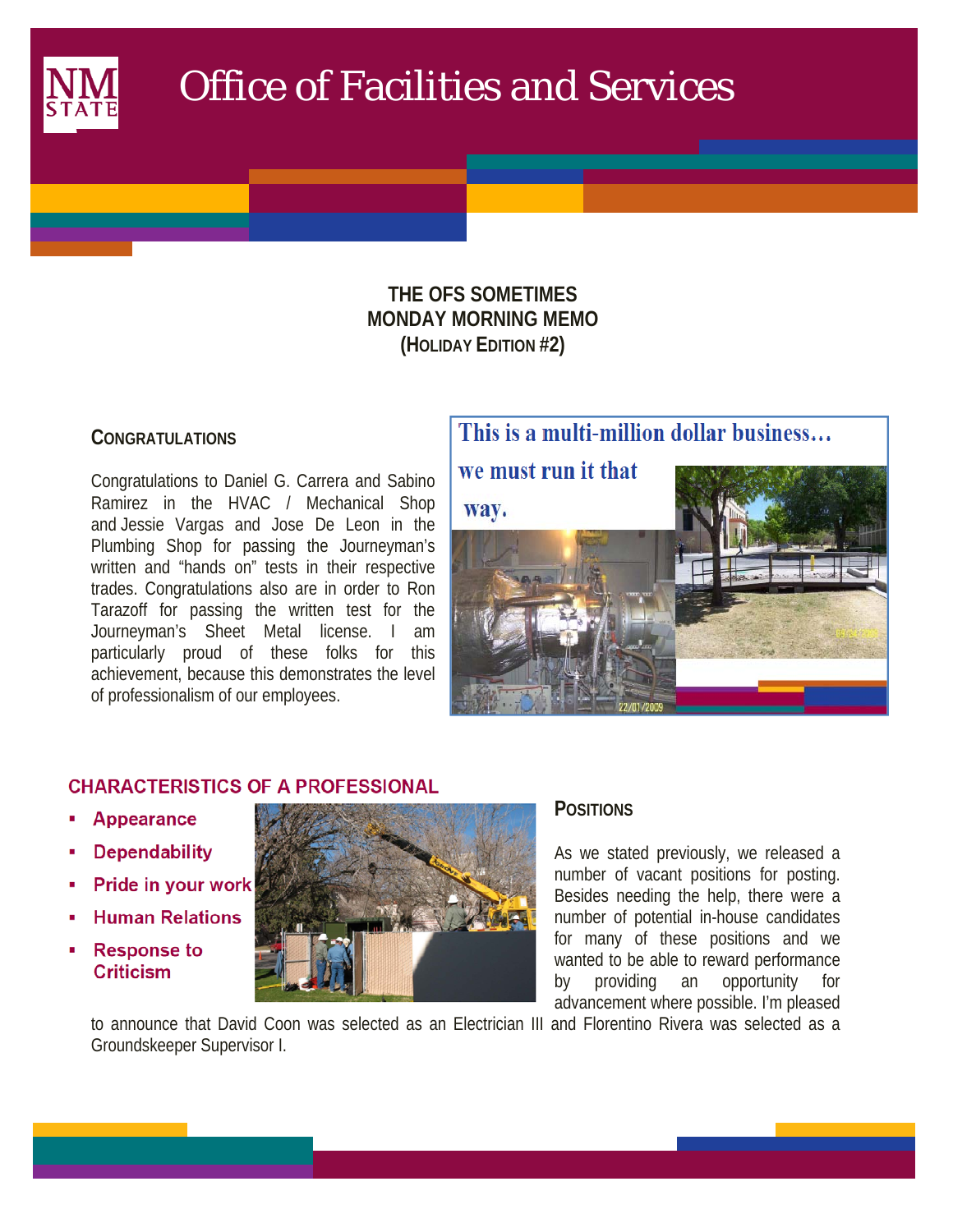Scott McLean will be joining OFS as a Design Project Manager on January 4th. Scott was previously employed with the University of Northern Colorado (UNC) where he was the Manager of Construction Services. Prior to that, Scott held positions as a Senior Construction Project Manager and as the Director of Parking Services at UNC.

Kellie Camilli will start as an Administrative Assistant on Monday, December 20th. Prior to joining NMSU, Kellie was a Budget Analyst / Accountant II at College Invest in Denver, Colorado. Darlene Maynes is also assisting in the front office and she will be with us at least through February (unless she finds something else).

A promotion is not simply based on years of service and we will always hire the most qualified candidate for any position. If you apply for a position and someone else is selected, we owe you a detailed explanation of those steps that you can take to be ready when the next opportunity becomes available (in fact, we owe that to all employees). We appreciate anyone who has a desire to improve and we will do what we can to help you advance if you are interested in doing so.

Speaking of advancement, Ernest Fragoso has transferred to Purchasing. We wish him well and this will create an opportunity for others. If you are interested in advancement and / or improving your skills in an area, please let your supervisor (or me) know. And if you have a job out on campus (or anywhere else) that you're interested in, we'll be glad to help however we can.

#### **MERCER II**

The Mercer II notices went out yesterday, so please notify Melissa or Cecelia if you didn't receive one. We tried to answer as many questions as we could, and there is a website with frequently-asked-questions (FAQ) here:

#### http://salarystudy.nmsu.edu/

Human Resource Services is no doubt currently flooded with questions, so I suggest asking your supervisor first. This is important enough that if you can't get your question answered, please ask your supervisor to arrange a time to meet with me or Kelly Brooks, and if we don't know the answer, we'll direct you to someone who does.

Incidentally, 65 of 273 people in the Office of Facilities and Services received increases totaling \$87,768.



2010.12.16 PAGE | **2**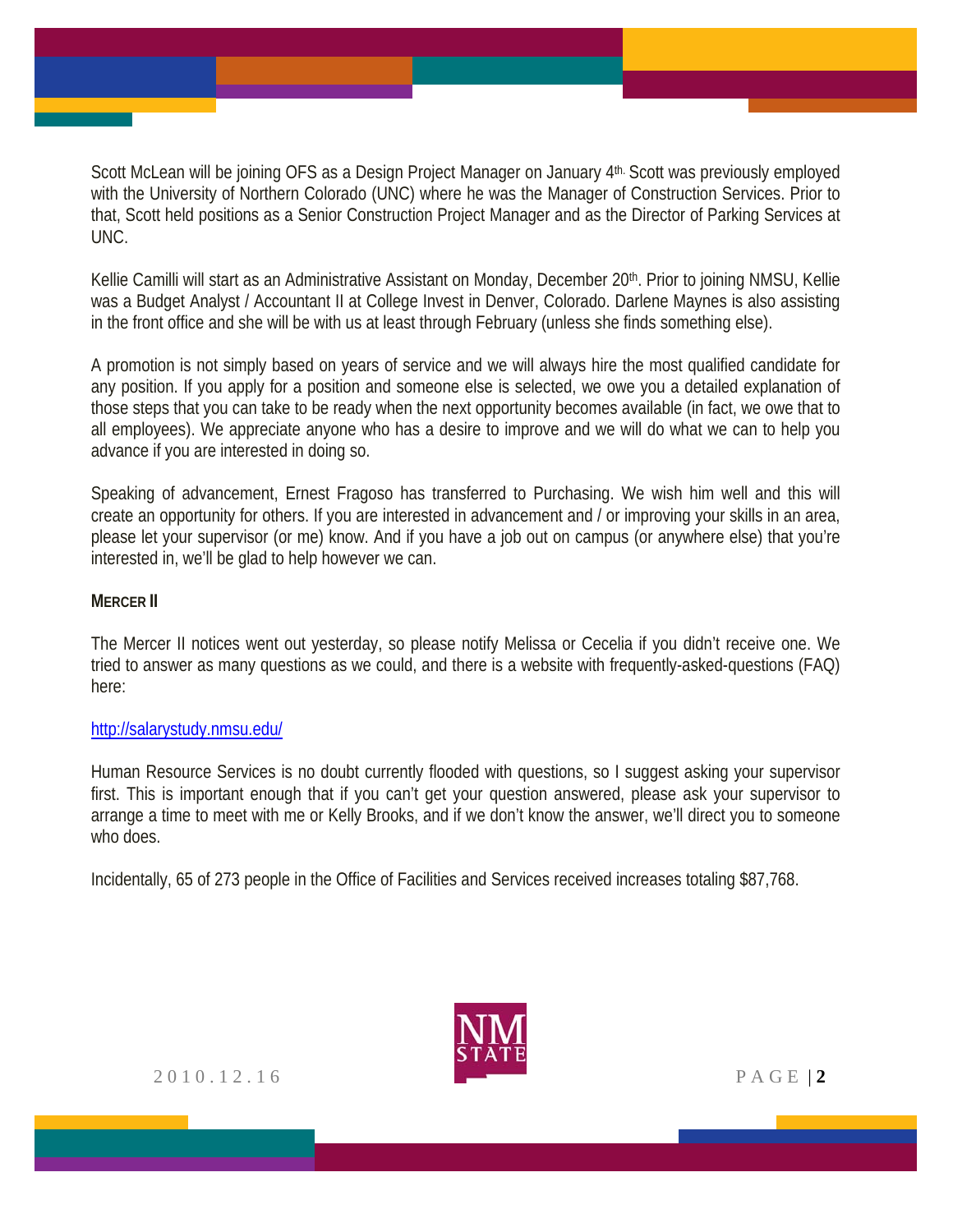### **PROJECTS**

There are numerous large and small projects going on across campus; OFS has nearly \$126 million on the books for the Tier 1 project list:

| <b>Project Name/Description</b>                      | <b>Budget</b>     |
|------------------------------------------------------|-------------------|
| Milton AHU Replacement                               | \$<br>526,952     |
| Gerald Thomas Re-Roof                                | \$<br>1,500,000   |
| Horse Farm Breeding Barn                             | \$<br>500,000     |
| Pan Am Roofing                                       | \$<br>2,000,000   |
| Institute for Public Policy                          | \$<br>9,000,000   |
| Stadium: Soccer Field                                | \$<br>650,000     |
| DACC - Hatch                                         | \$<br>2,250,000   |
| DACC- East Mesa 6 & 7                                | \$<br>18,000,000  |
| Carlsbad - Lighting Upgrades                         | \$<br>500,000     |
| Arts Complex Phase 1                                 | \$<br>37,500,000  |
| Chilled Water System Improvements                    | \$<br>24,000,000  |
| <b>NMDA Addition and Remodel</b>                     | \$<br>2,400,000   |
| Chamisa Village Phase 2                              | \$<br>22,000,000  |
| Arrowhead Road Phase 2                               | \$<br>2,500,000   |
| Anderson Hall Building Improvements                  | \$<br>1,200,000   |
| <b>Environmental Management Facility Renovations</b> | \$<br>1,130,000   |
| TOTAL                                                | \$<br>125,656,952 |

#### **EFFICIENCY AND EFFECTIVENESS**

The NMSU Efficiency and Effectiveness Committee and the Administration and Finance department have adopted stringent guidelines for travel, training, and mobile device allowances. We saw this coming and were "ahead of the game", and we appreciate your support in getting to this position. We think it's better to have internal self-discipline through our own procedures than to be told what to do, and we remain committed to avoiding a financial situation where we could lose filled positions. It's going to take the effort from all of us to accomplish this, though.

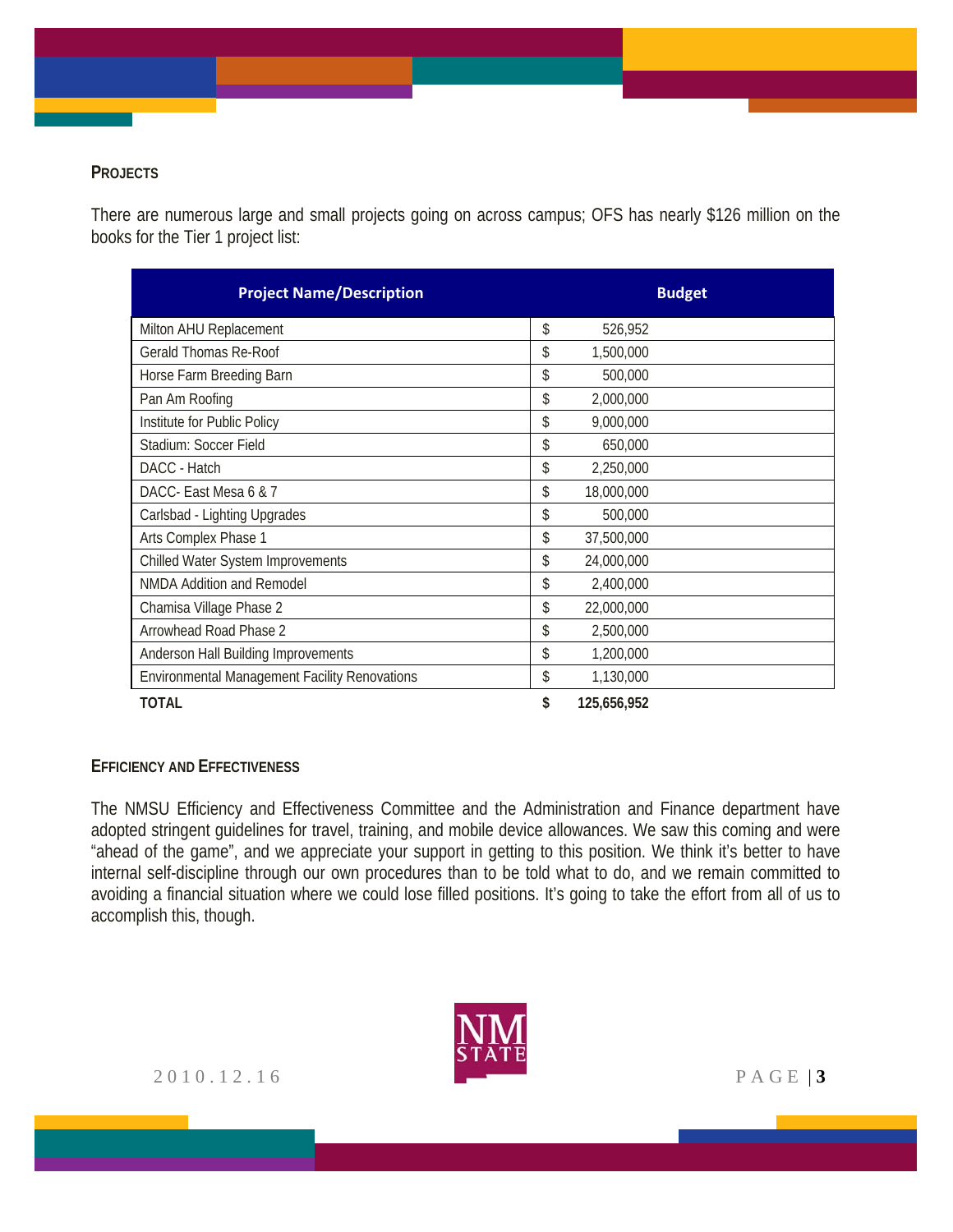#### **DEPARTMENTAL MEETINGS**

I am always willing to answer any questions that people have, and if you would like for me to attend your shop or unit meeting to answer questions, just let me know and I will be glad to do so.

#### **SENIOR VICE PRESIDENT FOR ADMINISTRATION AND FINANCE**

Until the replacement for Jennifer Taylor is selected, Angela Throneberry will serve as interim senior vice president for administration and finance. D'Anne Stuart will serve as interim associate vice president for administration and finance and assume oversight responsibility for Human Resource Services, Auxiliary Services, the Controller's Office, and the Office of Real Estate. Dorothy Anderson will serve as interim assistant vice president for Human Resource Services.

#### **REORGANIZATION / RENAME**

Katrina Doolittle has agreed to chair an internal advisory committee to look at our organization name and / or names, and some of you will be selected to serve as members. We are a large, complex organization with working units for capital and maintenance projects, facility operations, campus planning, sustainability, campus environmental health and safety, and business and accounting. I'd like for us to look at the organizational name with suggestions such as *Facilities, Facilities Management, or Facilities and Services,* as well as the unit names such as *Project Development and Engineering* or *Facilities Design and Construction*. Any ideas are welcome!

Along with that, most all of us received new or re-worded titles as a result of Mercer II. Once we settle on the organization and unit names, we'll have new business cards printed for those who use them.

I have a request to make: if you use an email signature, please make sure that the title matches the new Mercer II title, and also make sure that this standard Administration and Finance "close" is at the bottom:

#### *ATTENTION:*

*This message and all its attachments may contain information that is confidential and privileged. It is for the sole use of the intended recipient(s). Any unauthorized review, use, disclosure or distribution is prohibited. If you received this message in error, please notify the sender by reply e-mail and delete the message immediately.*

**Please consider the environment before printing this email**.

If you don't know how to do this, let us know and we'll send someone around to help.

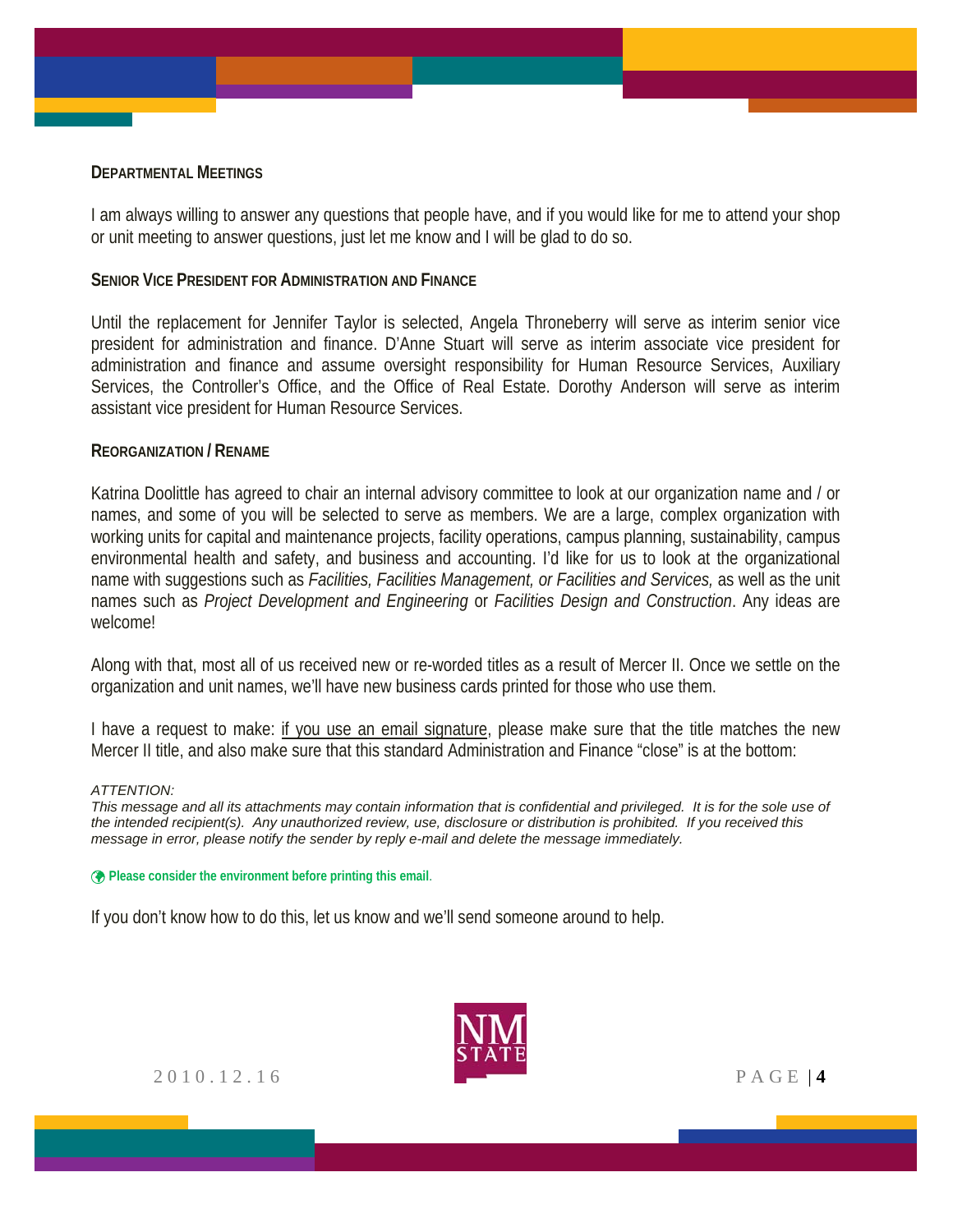#### **CHRISTMAS / WINTER HOLIDAYS**

As we go into the holidays, please make sure that someone is left behind to cover for you and that they are "up-to-speed" on the work that you have going on. We need to do this in order to be fair to our customers and to those who remain behind to keep the place running.